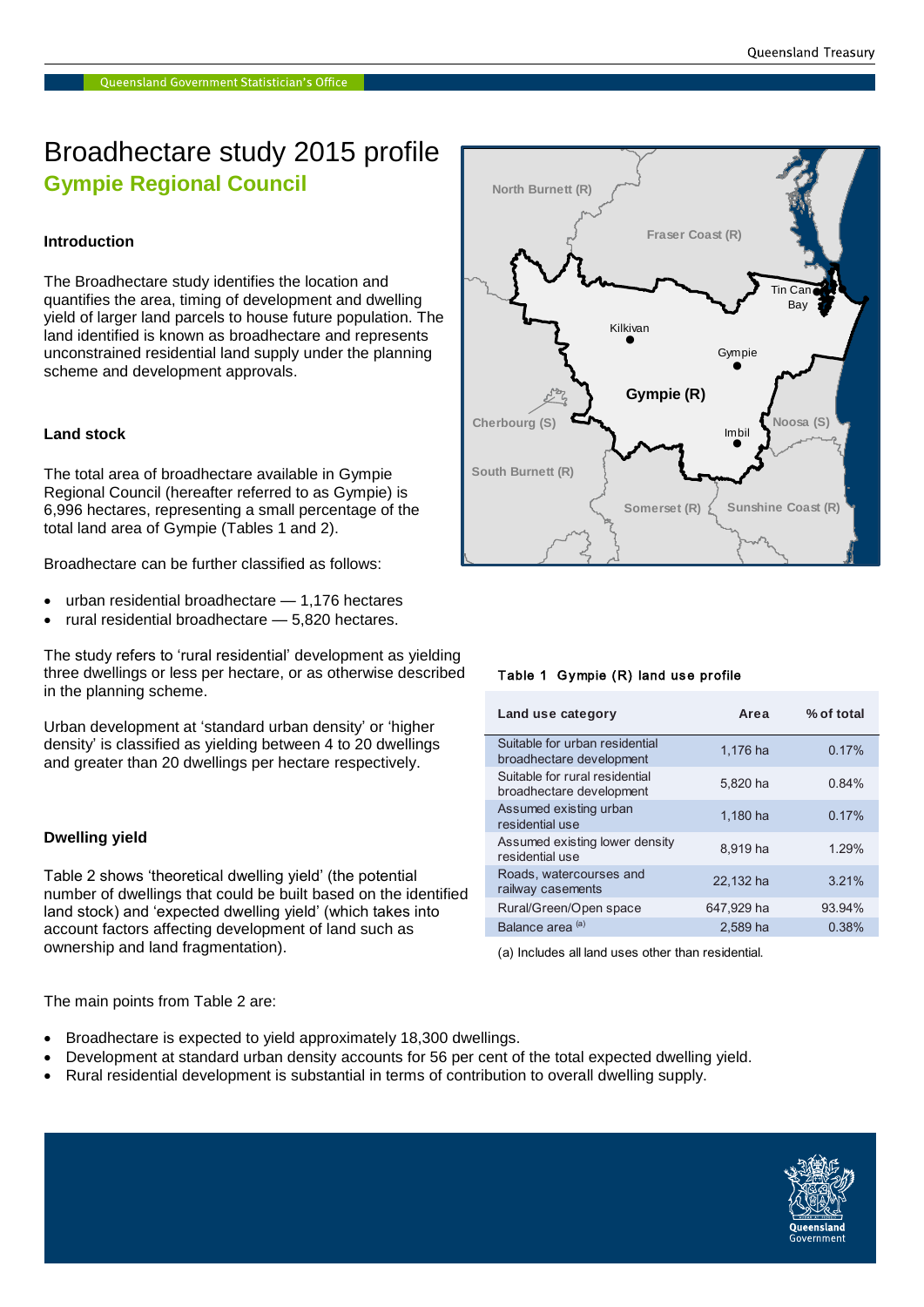## Table 2 Gympie (R) broadhectare stock and dwelling yield (a)

|                                                                                                                                                                                                                                                                                                                                                                                                                                                                                                                                                                                                                                                                                                                                                                                                                                                                                                                                                                                                                                                        | Broadhectare stock (hectares) |                                                                     | <b>Theoretical</b> | Expected dwelling yield (dwellings) (c) |                              |                |                                  |         |           |
|--------------------------------------------------------------------------------------------------------------------------------------------------------------------------------------------------------------------------------------------------------------------------------------------------------------------------------------------------------------------------------------------------------------------------------------------------------------------------------------------------------------------------------------------------------------------------------------------------------------------------------------------------------------------------------------------------------------------------------------------------------------------------------------------------------------------------------------------------------------------------------------------------------------------------------------------------------------------------------------------------------------------------------------------------------|-------------------------------|---------------------------------------------------------------------|--------------------|-----------------------------------------|------------------------------|----------------|----------------------------------|---------|-----------|
|                                                                                                                                                                                                                                                                                                                                                                                                                                                                                                                                                                                                                                                                                                                                                                                                                                                                                                                                                                                                                                                        | Higher                        | <b>Standard</b>                                                     | Rural              | Total                                   | dwelling yield               | Higher         | <b>Standard</b>                  | Rural   | Total     |
| Timeframe                                                                                                                                                                                                                                                                                                                                                                                                                                                                                                                                                                                                                                                                                                                                                                                                                                                                                                                                                                                                                                              |                               | density urban density                                               | density            | stock                                   | (dwellings) <sup>(b)</sup>   |                | density urban density            | density | dwellings |
| $0 - 2$ years                                                                                                                                                                                                                                                                                                                                                                                                                                                                                                                                                                                                                                                                                                                                                                                                                                                                                                                                                                                                                                          | 10                            | 184                                                                 | 519                | 713                                     | 2,536                        | 321            | 1,554                            | 660     | 2,536     |
| $2 - 5$ years                                                                                                                                                                                                                                                                                                                                                                                                                                                                                                                                                                                                                                                                                                                                                                                                                                                                                                                                                                                                                                          | 0                             | 129                                                                 | 136                | 264                                     | 1,838                        | 0              | 1,251                            | 178     | 1,429     |
| $5 - 10$ years                                                                                                                                                                                                                                                                                                                                                                                                                                                                                                                                                                                                                                                                                                                                                                                                                                                                                                                                                                                                                                         | $\mathbf{0}$                  | 67                                                                  | 6                  | 74                                      | 960                          | $\overline{4}$ | 830                              | 6       | 841       |
| $10+$ years                                                                                                                                                                                                                                                                                                                                                                                                                                                                                                                                                                                                                                                                                                                                                                                                                                                                                                                                                                                                                                            | $\mathbf{0}$                  | 35                                                                  | 20                 | 54                                      | 503                          | 0              | 375                              | 30      | 405       |
| Not specified                                                                                                                                                                                                                                                                                                                                                                                                                                                                                                                                                                                                                                                                                                                                                                                                                                                                                                                                                                                                                                          | $\mathbf 1$                   | 750                                                                 | 5,139              | 5,891                                   | 18,631                       | 30             | 6,256                            | 6,828   | 13,115    |
| <b>Total</b>                                                                                                                                                                                                                                                                                                                                                                                                                                                                                                                                                                                                                                                                                                                                                                                                                                                                                                                                                                                                                                           | 11                            | 1,165                                                               | 5,820              | 6,996                                   | 24,467                       | 356            | 10,267                           | 7,703   | 18,326    |
| (a) Components may not sum exactly to totals due to rounding.<br>(b) Yield if all broadhectare stock is developed irrespective of ownership and/or fragmentation.<br>(c) Yield has been reduced to account for likelihood of development due to factors such as ownership and fragmentation.<br><b>Stock composition</b><br>The broadhectare stock in Gympie is located primarily within land parcels between 1.3 to 4.9 and greater than<br>10 hectares (Table 3). For all broadhectare parcels, the difference between the overall parcel area (9,549 hectares) and<br>the area available for development (6,996 hectares) indicates that some parcels are affected by physical or environmental<br>constraints. The main points from Table 3 include:<br>• Broadhectare stock is contained within 2,760 land parcels.<br>• Parcels between 1.3 and 2 hectares in size account for over 43 per cent of all parcels.<br>• Parcels sized 10 hectares or more account for 38.5 per cent of the expected total dwelling yield from broadhectare<br>land. |                               |                                                                     |                    |                                         |                              |                |                                  |         |           |
| <b>Parcel size</b>                                                                                                                                                                                                                                                                                                                                                                                                                                                                                                                                                                                                                                                                                                                                                                                                                                                                                                                                                                                                                                     | Land                          | Table 3 Gympie (R) broadhectare stock composition (a)<br>Total area |                    |                                         | Broadhectare area (hectares) |                | Expected dwelling yield (number) |         |           |

#### **Stock composition**

- Broadhectare stock is contained within 2,760 land parcels.
- Parcels between 1.3 and 2 hectares in size account for over 43 per cent of all parcels.
- Parcels sized 10 hectares or more account for 38.5 per cent of the expected total dwelling yield from broadhectare land.

| Parcel size<br>Land      |                     | Total area               | Broadhectare area (hectares)        |                      |                | Expected dwelling yield (number)    |                      |                    |
|--------------------------|---------------------|--------------------------|-------------------------------------|----------------------|----------------|-------------------------------------|----------------------|--------------------|
| categories<br>(hectares) | parcels<br>(number) | of parcels<br>(hectares) | Urban<br>residential <sup>(b)</sup> | Rural<br>residential | Total<br>stock | Urban<br>residential <sup>(b)</sup> | Rural<br>residential | Total<br>dwellings |
| $\leq$ 1.2               | 570                 | 278                      | 238                                 | 4                    | 242            | 1.121                               | 3                    | 1.124              |
| $1.3 - 2.0$              | 1197                | 2.228                    | 176                                 | 1.880                | 2.056          | 1.393                               | 1.771                | 3,164              |
| $2.1 - 4.9$              | 673                 | 2.021                    | 167                                 | 1.576                | 1.742          | 1.848                               | 2.501                | 4.349              |
| $5.0 - 9.9$              | 148                 | 1.054                    | 153                                 | 601                  | 754            | 1.743                               | 896                  | 2,638              |
| $10.0+$                  | 172                 | 3.967                    | 443                                 | 1.760                | 2.202          | 4.518                               | 2,532                | 7,050              |
| Total                    | 2.760               | 9.549                    | 1.176                               | 5,820                | 6,996          | 10.623                              | 7.703                | 18,326             |

#### Table 3 Gympie (R) broadhectare stock composition (a)

(a) Components may not sum exactly to totals due to rounding.

(b) Includes dwellings at higher and standard urban densities.

## **Population capacity**

The preliminary estimated resident population of Gympie at 30 June 2014 was 48,500 persons (Source: ABS 3218.0). This is expected to increase to between 54,200 (low series) and 60,400 (high series) persons by 2026, representing population growth over the 2014–2026 period of between 5,700 (low series) and 11,900 (high series) (Source: *Queensland Government Population Projections*, 2013 edition).

The average household size for occupied private dwellings in Gympie at the time of the 2011 Census was 2.5 and 1.5 persons for houses and attached dwellings respectively. Table 4 shows that depending on average household size, broadhectare development could accommodate between 38,100 and 52,800 persons. Further development in existing residential areas, where the parcel size is less than 2,500 m<sup>2</sup>, could also accommodate additional population.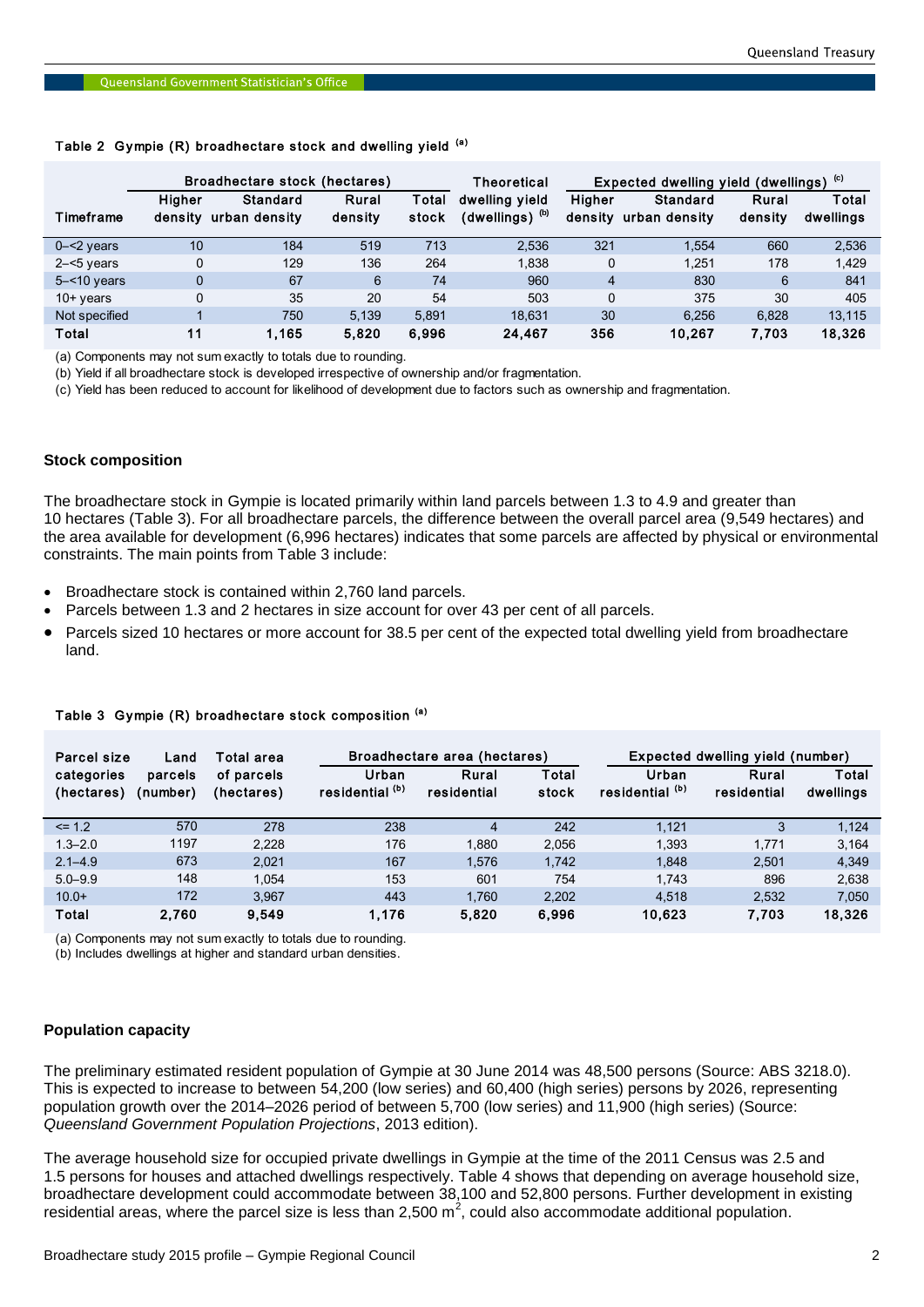| Development                        | Number of |        | Household size (average persons per household) |        |        |        |  |  |  |
|------------------------------------|-----------|--------|------------------------------------------------|--------|--------|--------|--|--|--|
| type                               | dwellings | 2.1    | 2.3                                            | 2.5    | 2.7    | 2.9    |  |  |  |
|                                    |           |        | Possible population yield                      |        |        |        |  |  |  |
| Rural residential                  | 7.703     | 16.175 | 17.716                                         | 19.256 | 20,797 | 22,337 |  |  |  |
| Standard urban density residential | 10.267    | 21.561 | 23,614                                         | 25,668 | 27,721 | 29,774 |  |  |  |
|                                    |           |        | Household size (average persons per household) |        |        |        |  |  |  |
|                                    |           | 1.1    | 1.3                                            | 1.5    | 1.7    | 1.9    |  |  |  |
|                                    |           |        | Possible population yield                      |        |        |        |  |  |  |
| Higher density residential         | 356       | 392    | 463                                            | 534    | 605    | 677    |  |  |  |
|                                    |           |        |                                                |        |        |        |  |  |  |
| Total                              | 18,326    | 38,128 | 41,793                                         | 45.458 | 49,123 | 52,789 |  |  |  |

# Table 4 Gympie (R) population yields based on a range of household sizes (persons) (a)

(a) Count of all persons enumerated in the dwelling on census night, including visitors from within Australia.

Excludes usual residents who were temporarily absent on census night.

# **Total potential dwelling yield**

Land ownership and fragmentation are potential constraints to residential development, and adjustments have been made to the broadhectare stock by applying potential development rates to land parcels. Furthermore, existing vacant residential land stock below 2,500  $m^2$  has been added to the broadhectare supply. Broadhectare residential land supply based on these components indicates a total potential dwelling yield of approximately 19,500 dwellings (See Table 5).

It is important to note that this dwelling yield does not include dwellings that would have been achieved through infill and redevelopment of smaller parcels below the broadhectare model threshold of 2500  $m^2$ .

# **Dwelling demand**

Evidently, not all future dwelling demand will be met through development of broadhectare land. Nevertheless, an indicator of the adequacy of supply of residential land (broadhectare and vacant lots) can be calculated by comparing the total supply as indicated above with future demand.

To make an assessment of future demand and determine whether there is adequate supply of residential land, three scenarios of dwelling projections have been used based on the Queensland Government's population projection series low, medium and high. Figure 1 and Table 5 show, based on these scenarios, the amount of land supply in terms of years remaining.

Figure 1 Gympie (R) projected demand for land stock based on dwelling projections

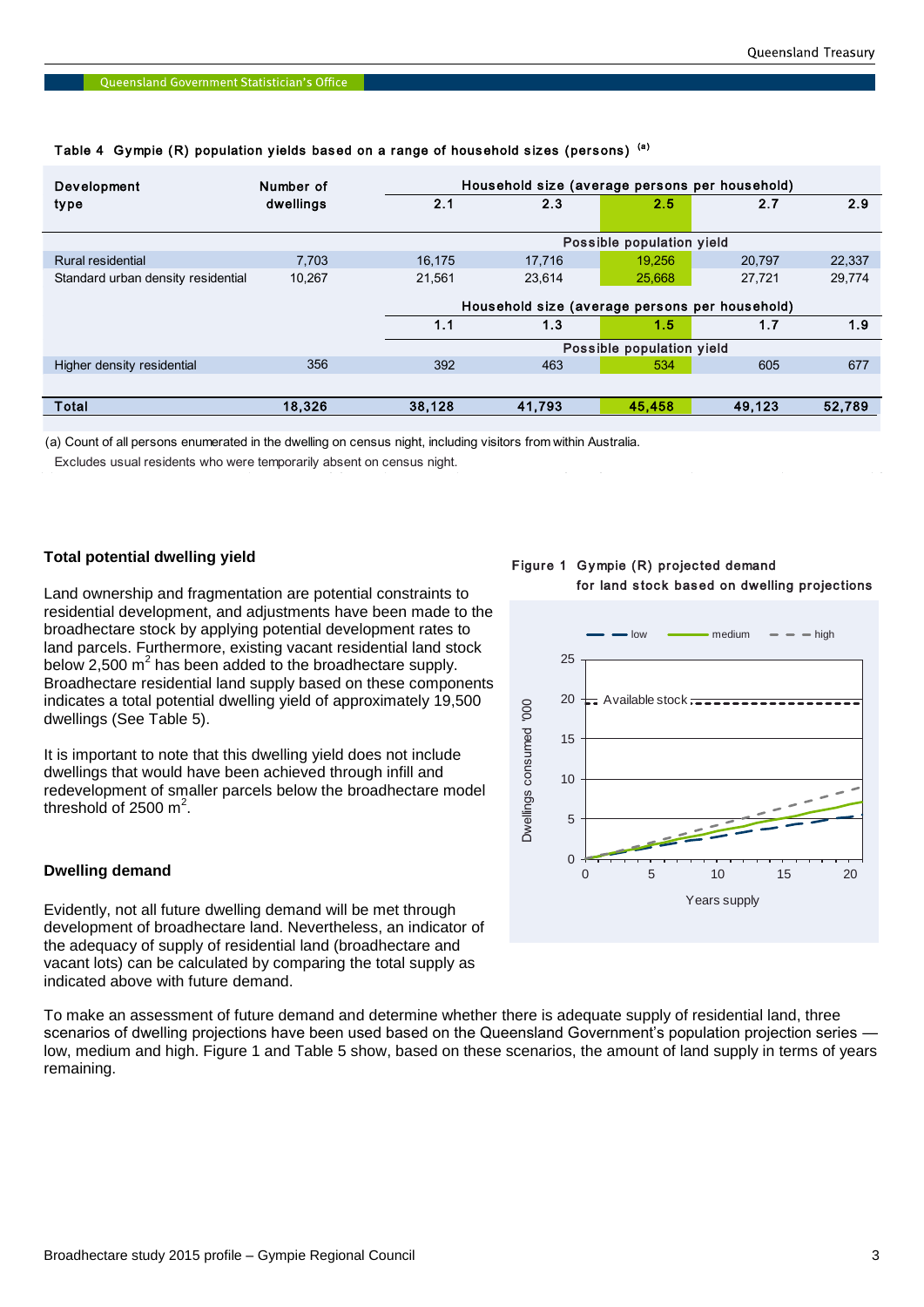Table 5 also shows that developed land parcels that are vacant account for approximately 6 per cent of the total potential dwelling yield.

## Table 5 Gympie (R) broadhectare supply scenarios

|                                                          | Demand for residential lots         | Supply - Stock of residential lots        |                                                       |                                             |                     |
|----------------------------------------------------------|-------------------------------------|-------------------------------------------|-------------------------------------------------------|---------------------------------------------|---------------------|
| <b>Dwelling</b><br>production<br>scenario <sup>(a)</sup> | Dwellings required<br>to 2036 $(b)$ | <b>Broadhectare</b><br>dwelling yield (c) | <b>Existing vacant</b><br>land parcels <sup>(d)</sup> | Total potential<br>dwellings <sup>(e)</sup> | Years<br>supply (f) |
| Low trend                                                | 5.492                               | 18.326                                    | 1.186                                                 | 19.512                                      | n.a                 |
| Medium trend                                             | 7.114                               | 18.326                                    | 1.186                                                 | 19.512                                      | n.a                 |
| High trend                                               | 9.031                               | 18.326                                    | 1,186                                                 | 19.512                                      | n.a                 |

(a) Based on dwelling projection levels produced in 2013. (e) Supply of residential lots.

(b) Dwellings required to 2036 based on Queensland Government (f) Illustrative only, if no development occurs outside of

household and dwelling projections, 2013 edition. broadhectare land.

(c) Adjusted to take into account the propensity of development. n.a Supply beyond projection range

(d) Estimate of vacant residential parcels at January 2015.

## **Conclusion — Gympie Regional Council**

The study has estimated that the total area of broadhectare available for residential development is 6,996 hectares. If this land were fully developed it has the potential to yield approximately 18,300 dwellings and accommodate 45,500 persons, using current average household sizes.

Based on current medium series household projections and the expected broadhectare dwelling yield, the available residential land stock indicates that supply is beyond the projection range.

Queensland Government Statistician's Office <http://creativecommons.org/licenses/by/3.0/au><br>Queensland Treasury exercise of Queensland © The State of Queensland [www.qgso.qld.gov.au](http://www.qgso.qld.gov.au/) (Queensland Treasury) 2015